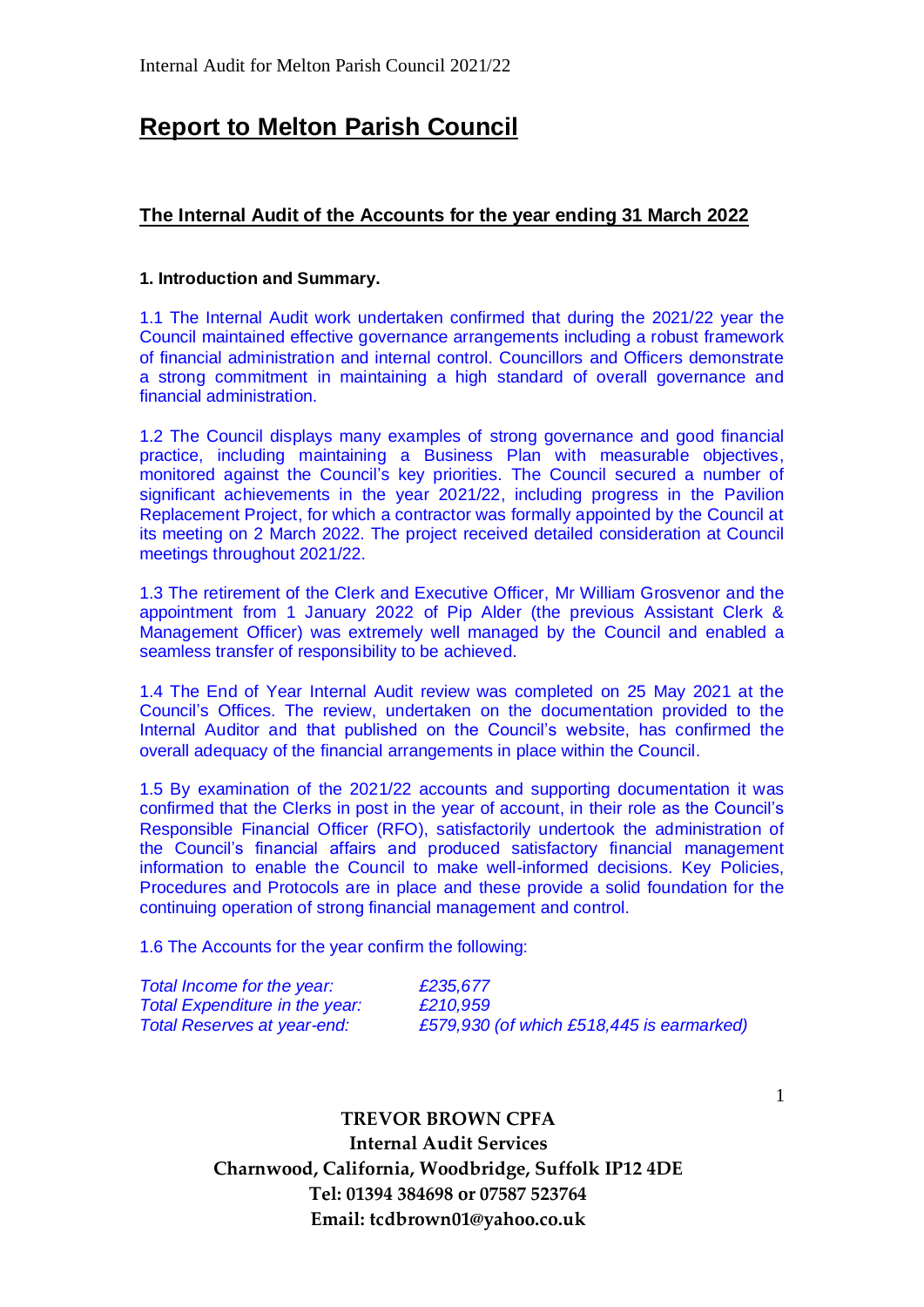1.7 The Annual Governance and Accountability Return (AGAR) to the External Auditors was examined and the following draft figures were agreed with the Clerk/RFO for inclusion in Section 2 Accounting Statements 2021/22 (rounded for purposes of the Return):

| Balances at beginning of year (1 April 2021): | Box 1: £555,212          |
|-----------------------------------------------|--------------------------|
| Annual Precept 2021/22:                       | Box 2: £93,706           |
| <b>Total Other Receipts:</b>                  | Box 3: £141,970 * Note 1 |
| <b>Staff Costs:</b>                           | Box 4: £54,049           |
| Loan interest/capital repayments:             | Box 5: £19,639           |
| All Other payments:                           | Box 6: £137,270          |
| Balances carried forward (31 March 2022):     | Box 7: £579,930          |
| Total cash/short-term investments:            | Box 8: £584,180          |
| <b>Total fixed assets:</b>                    | Box 9: £716,077          |
| <b>Total borrowings:</b>                      | Box 10: £403,282         |
|                                               |                          |

\* Note 1: Includes the Tax Base Grant of £729

1.8 Sections One and Two of the AGAR are due to be approved and signed at a forthcoming meeting of the Council. The Internal Auditor has completed the Annual Internal Audit Report 2021/22 within the AGAR.

1.9 The following Internal Audit work was carried out on the adequacy of systems of internal control in accordance with the Audit Plan approved by the Council. Comments and any recommendations arising from the review are made below.

## **2. Governance, Standing Orders, Financial Regulations and other Regulatory matters** *(examination of Standing Orders, Financial Regulations, Code of Conduct, Formal Policies and Procedures, Tenders where relevant. Acting within the legal framework, including Data Protection legislation).*

2.1 The Annual Parish Council meeting took place on 5 May 2021. The first item of Parish Council business was the Election of a Chair, as required by the Local Government Act 1972. The meeting was held virtually via Zoom as permitted in the Local Authorities and Police Crime Panels (Coronavirus) (Flexibility of Local Authority and Police and Crime Meetings) (England and Wales) Regulations 2020.

2.2 At its meeting on 5 May 2021 the Council also nominated Councillors to serve on Committees and to represent the Council or work with external bodies. At the meetings on 5 May, 16 June, 22 September 2021 and January 2022 the Council reviewed and approved revisions to the Terms of Reference for its Committees and Working Groups.

2.3 As part of meeting its overall governance responsibilities, the Council also determined on 5 May 2021 the arrangements for meetings for the remainder of the 2021/22 year. As a precaution against any further sudden lockdown or other foreseen business interruption, where it is necessary to maintain essential Council

> **TREVOR BROWN CPFA Internal Audit Services Charnwood, California, Woodbridge, Suffolk IP12 4DE Tel: 01394 384698 or 07587 523764 Email: tcdbrown01@yahoo.co.uk**

2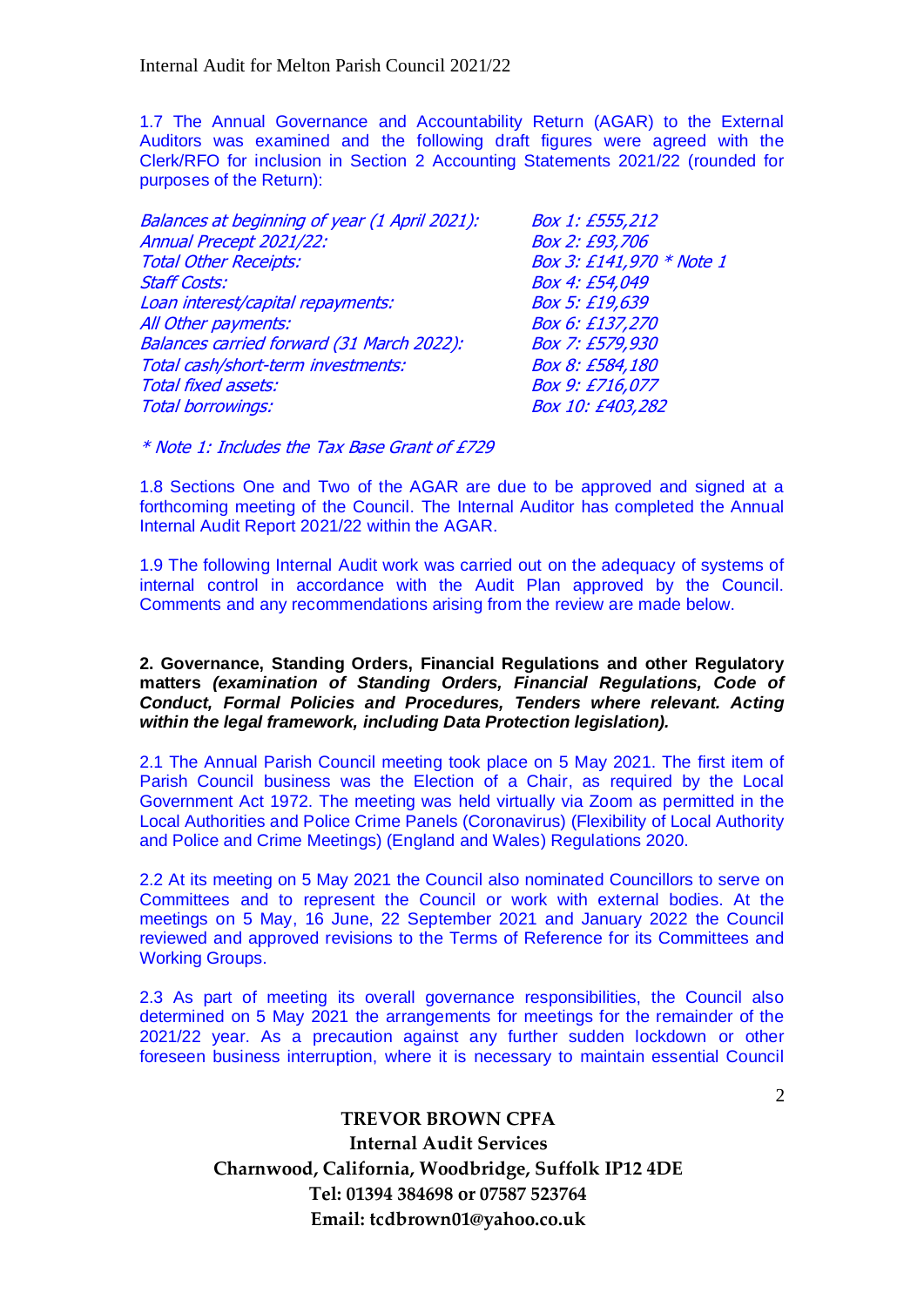business, the Council agreed that responsibility for decision-making can be delegated to the Clerk/Assistant Clerk in conjunction with the Chair of the Council/Vice-chairs /Chairs of Committees as appropriate (such delegation will be in addition to the emergency powers already held by the Clerk under Financial Regulation 4.5) (Minute 21.52.08 refers).

2.4 The Council operates its approach to planning under the Melton Neighbourhood Plan. The Council's website displays information about the Plan, including updates and the ways in which the public can become involved.

2.5 The Council has a **Business Plan** in place which aims to provide residents with a clear understanding of what the Parish Council does and what it is striving to achieve. A revised and updated Business Plan was considered by Finance, Environment and Risk Management (FERM) Committee on 28 July 2021 and recommended to the meeting of Full Council on 22 September 2021 for approval. The Council made further additions to the Business Plan which was then accepted and agreed for publication (Minute 21.98.06 refers).

2.6 **Standing Orders** are in place and reflect the latest model standing orders issued by the National Association of Local Councils (NALC). A copy has been published on the Council's website. At its meetings on 5 May 2021 and 11 May 2022 the Council considered and approved the Standing Orders.

2.7 **Financial Regulations** are also in place. The Regulations are based on the latest model Financial Regulations issued by NALC, tailored to meet the particular requirements of the Parish Council. The Regulations were reviewed and approved by the Council at its meeting on 17 March 2021 and on 11 May 2022. A copy of Financial Regulations has been published on the Council's website.

2.8 The Council's records show that the role of the **Responsible Financial Officer** (RFO) is within the Clerk and Executive Officer's Job Description. At its meeting on 22 September 2021 the Council approved the overall arrangements for the recruitment of a new Clerk and Executive Officer. At its meeting on 17 November 2021 the Council formally announced that Pip Alder would be commencing duties as Clerk and Executive Officer with effect from 1 January 2022.

2.9 **Authorised signatories** to the Council's bank and building society accounts were considered and agreed by the Council on 5 May 2021. The Council agreed the list of authorised signatories on the Council's accounts with Barclays Bank, Lloyds Bank and the Ipswich Building Society together with limits of delegation where authorisation is delegated to Officers (Minute 21.51.08). The Authorised Signatories were similarly reviewed and agreed by the Council on 11 May 2022.

2.10 The **General Power of Competence** has not been adopted by the Council and details of expenditure incurred under Section 137 of the Local Government Act have accordingly been separately identified in the Accounts and clearly recorded in the Council's Minutes. The Clerk/RFO advised that from May 2023 the Council will be able to review the position.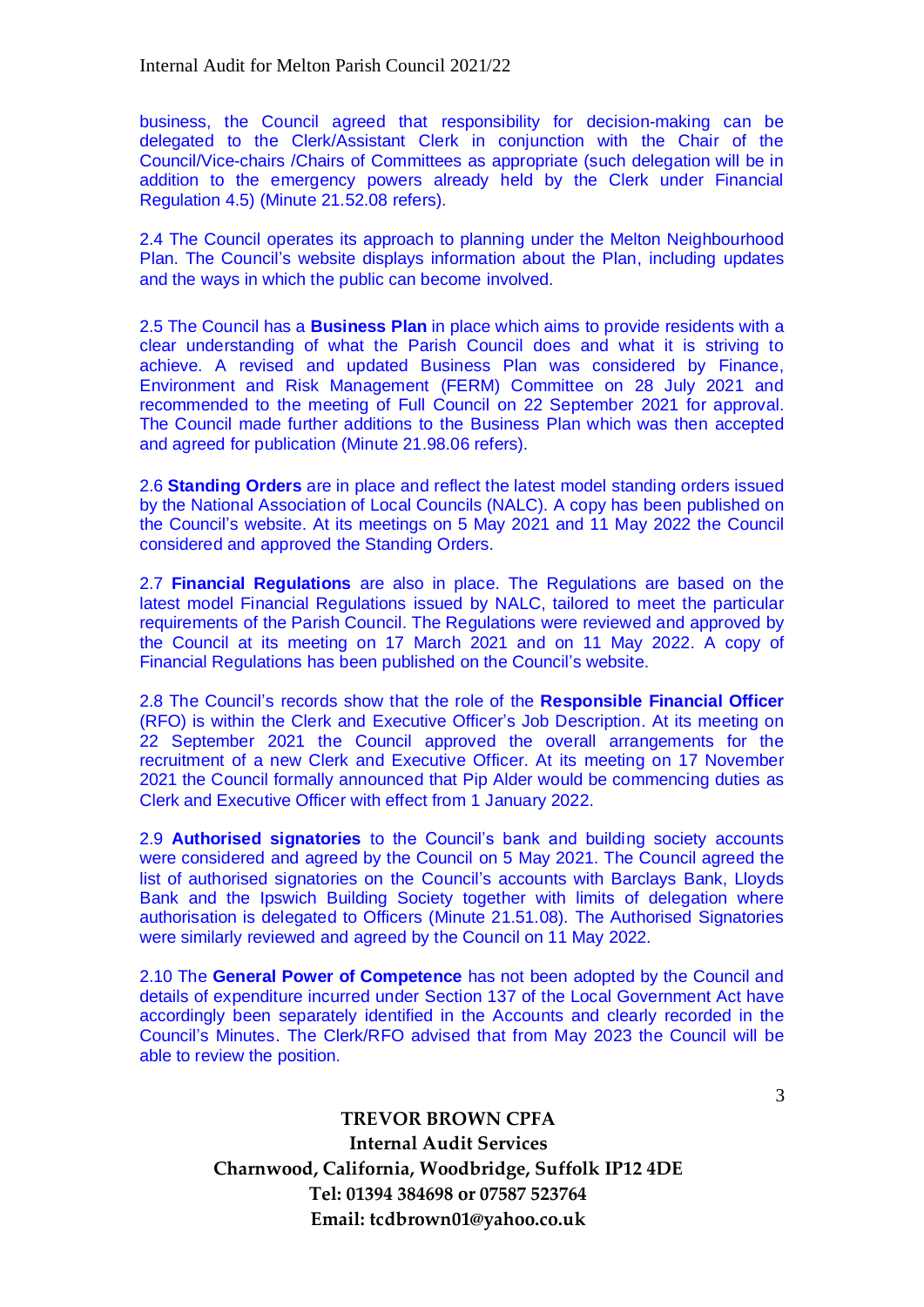2.11 The **Minutes of the Council and the Committees** are very well presented and provide clear evidence of the decisions taken by the Council in the year.

2.12 The Council is **registered with the Information Commissioner's Office** (ICO) as a Fee Payer/Data Controller for the provision of council services under Data Protection legislation (Registration Z705272X refers, expiring 11 September 2022).

2.13 In response to the requirements of the General Data Protection Regulations (GDPR) the Council maintains a Privacy Notice, Retention of Documents Policy, a CCTV Policy and a Responding to Subject Access Requests document, all of which are published on the Council's website. At the meeting of the Council on 17 November 2021 the Council considered and noted the report presented by the Clerk/RFO on data protection risk issues (Minute 21.116.06 refers).

2.14 The FERM Committee and the Council undertake regular reviews of **Policies, Procedures and Protocols**. The Council noted and reviewed the overall Schedule of Policies at its meetings on 5 May 2021 and 11 May 2022.

2.15 The Council's Policies and Procedures are available for public inspection on the Council's webpage: *<https://melton-suffolk-pc.gov.uk/council-policies/>*

2.16 The Council maintains a range of additional employment policies to assist maintaining a high standard of practice as an employer. Following recommendations from the FERM Committee the Council considered and adopted an Equality and Diversity Policy and a Sickness/Absence Policy (16 June 2021), Lone Working Policy (17 November 2021) and Health & Safety Policy (8 December 2021).

2.17 The Council displays good governance practice by frequently considering and re-affirming is adherence to the **Code of Conduct for Councillors.** At the meeting on 5 May 2021 the Council formally resolved to re-affirm its commitment to the Local Code of Conduct. The Council approved the new national Code of Conduct at the meeting on 11 May 2022.

2.18 The Council has published a **Website Accessibility Statement** in accordance with the website accessibility regulations. The Statement includes information about navigating within the website and contact details should accessibility problems become evident.

2.19 During the year 2021/22 the Council made significant progress in the Pavilion Replacement Project. The appointed Architects, Mullins Dowse, managed the tender process on behalf of the Council. The Clerk/RFO confirmed to the Internal Auditor that the Architects undertook the process in accordance with the Council's Standing Orders and Financial Regulations, published appropriate Notices and took appropriate action under the Contracts Finder service to the Council's satisfaction. The project received detailed consideration at Council meetings throughout 2021/22 leading to the formal appointment of at the Council's meeting on 2 March 2022.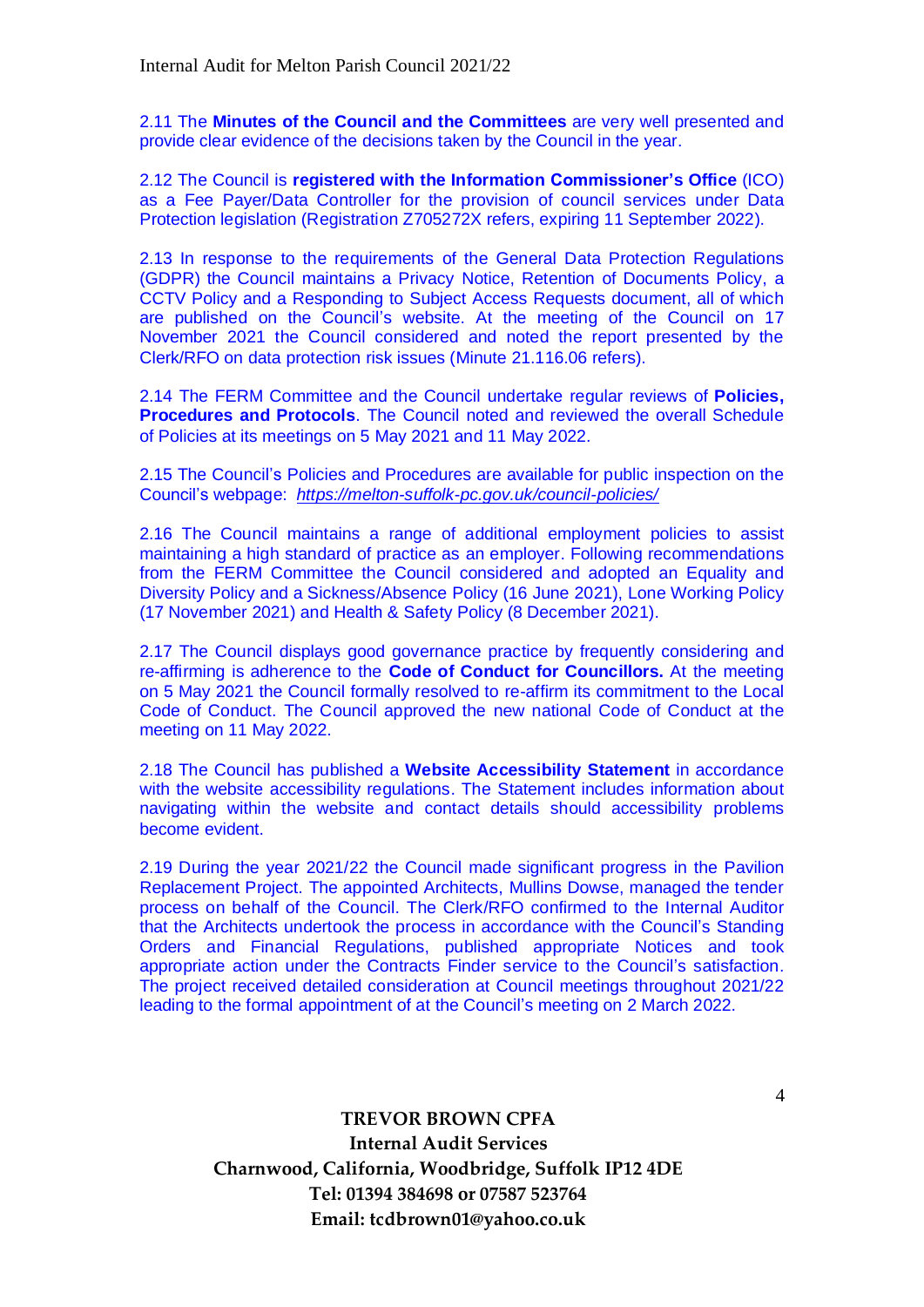## **3. Accounting Procedures and Proper Book-keeping** *(examination of entries in the Cashbook, regular reconciliations, supporting vouchers, invoices and receipts and VAT accounting).*

3.1 The **RBS Rialtas Alpha accounting system** was used in the year to produce the Council's Financial Reports and Statements. The financial system is well referenced and overall provides a good audit trail to the supporting documentation. The system has been used for the closure of the 2021/22 End-of-Year accounts.

3.2 The Cashbook transactions are referenced and provide an appropriate audit trail. VAT payments are tracked and identified within the accounting system. A sample of transactions was examined with the supporting invoices/vouchers and was found to be in order. Test checks were made on the coding of the VAT element within a number of invoices/accounts and these were also found to be in order.

3.3 VAT Returns are submitted to HMRC on a Quarterly basis. Amounts received from HMRC in the year were as follows:

- a) £13,489.20 net reclaim for the period 1 April 2021 to 30 June 2021 (received at bank on 13 July 2021).
- b) £427.96 net reclaim for the period 1 July 2021 to 30 September 2021 (received at bank on 27 October 2021).
- c) £1,148.09 net reclaim for the period 1 October 2021 to 31 December 2021 (received at bank on 1 February 2022).

The £5,234.77 net reclaim for the period 1 January 2022 to 31 March 2022 is correctly shown as VAT Recoverable (Debtor) in the Balance Sheet as at 31 March 2022.

3.4 The Council has since moved to the Scribe accounting software system, having been provided with a month's free trial in March 2022. Scribe is currently supporting the Council's accounting system for 2022/23.

## **4. Bank Reconciliation** *(Regularly completed and cash books reconcile with bank statements).*

4.1 The Bank Accounts were regularly reconciled to the Accounts during the year. A monthly bank reconciliation is completed and is reported to the FERM Committee.

4.2 Reconciliation of individual bank accounts has been completed within the RBS accounting system. The Overall Bank Reconciliation at the year-end has been completed by the Clerk/RFO and was confirmed as correct by the Internal Auditor.

4.3 The Internal Auditor confirmed the Council's Bank Accounts as at 31 March 2022 as a total of £584,179.84 consisting of the following accounts:

- Barclays Bank Current Account: £249,231.29 (statement at 31 March 2022)
- Barclays Bank Deposit Account: £209,358.33 (statement at 31 March 2022)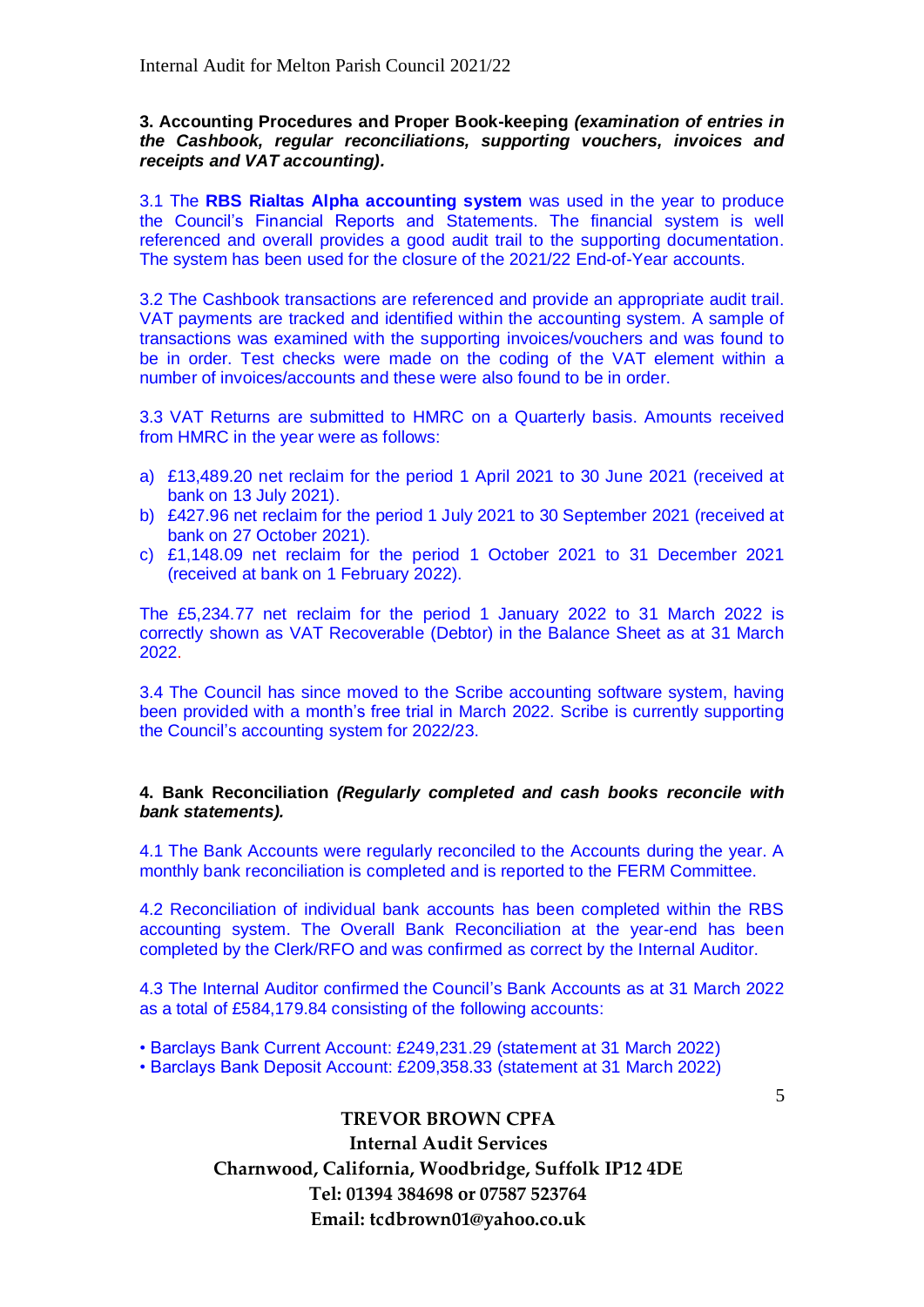- Ipswich Building Society Deposit Account: £101,368.97 (statement dated
	- 30 November 2021)
- Lloyds Bank Treasurer's Account: £19,094.28 (statement at 31 March 2022)
- Ipswich Building Society Rent Deposit Account: £5,126.97 (statement dated

4.4 The Clerk/RFO and 4 nominated Councillors are signatories on the Barclays Bank Accounts. Both the Clerk/RFO and Assistant Clerk are signatories on the Lloyds Treasurer's Account with 3 nominated Councillors. The Signatories for the Suffolk Building Society Account consist of 4 nominated Councillors.

4.5 Smaller Local councils' investments and deposits are protected under the Financial Services Compensation Scheme (FSCS) in the same way as other protected investors i.e. for deposits/investments up to £85,000 with any UK bank, building society and credit union. This provides a measure of safety in case any financial services firms experience difficulties and the local council can receive compensation for their saving and investment of local taxpayers' money. However, the Council's deposits with Barclays Bank are currently significantly in excess of the £85,000 protection that would be afforded to the Council.

**Recommendation 1: As part of the risk management reviews undertaken, the Council should identify the risks and mitigating actions in place regarding the holding of significant sums in excess of the Financial Services Compensation Scheme protection limit and determine if action needs to be taken to reduce any risks attached to the banking arrangements currently in place.**

**5. Year End procedures** *(Regarding accounting procedures used and can be followed through from working papers to final documents. Verifying sample payments and income. Checking creditors and debtors where appropriate).*

5.1 The **End-of-Year Accounts and supporting documentation** were extremely well presented for the Internal Audit review. The End-of-Year accounts are prepared on an Income and Expenditure basis.

5.2 **The Income and Expenditure Account for the year 2021/22 and the Balance Sheet as at 31 March 2022** were examined and found to be in good order with supporting information being held within the RBS system to validate the entries. Sample audit trails were examined and were found to be in good order.

5.3 The Internal Auditor examined, on a sample basis, the Debtors and Creditors listed in the Balance Sheet as at 31 March 2022. The Current Assets in the Balance Sheet included the amount of VAT Recoverable from HMRC as at 31 March 2021 (£5,235) and Prepayments (£462).

5.4 Under Current Liabilities, listed Creditors (outstanding sums not yet paid by the Council) in the Balance Sheet totalled £9,947 relating to Bus Shelter, Audit Fees, Rent Deposit and Legal Fees.

<sup>30</sup> November 2021).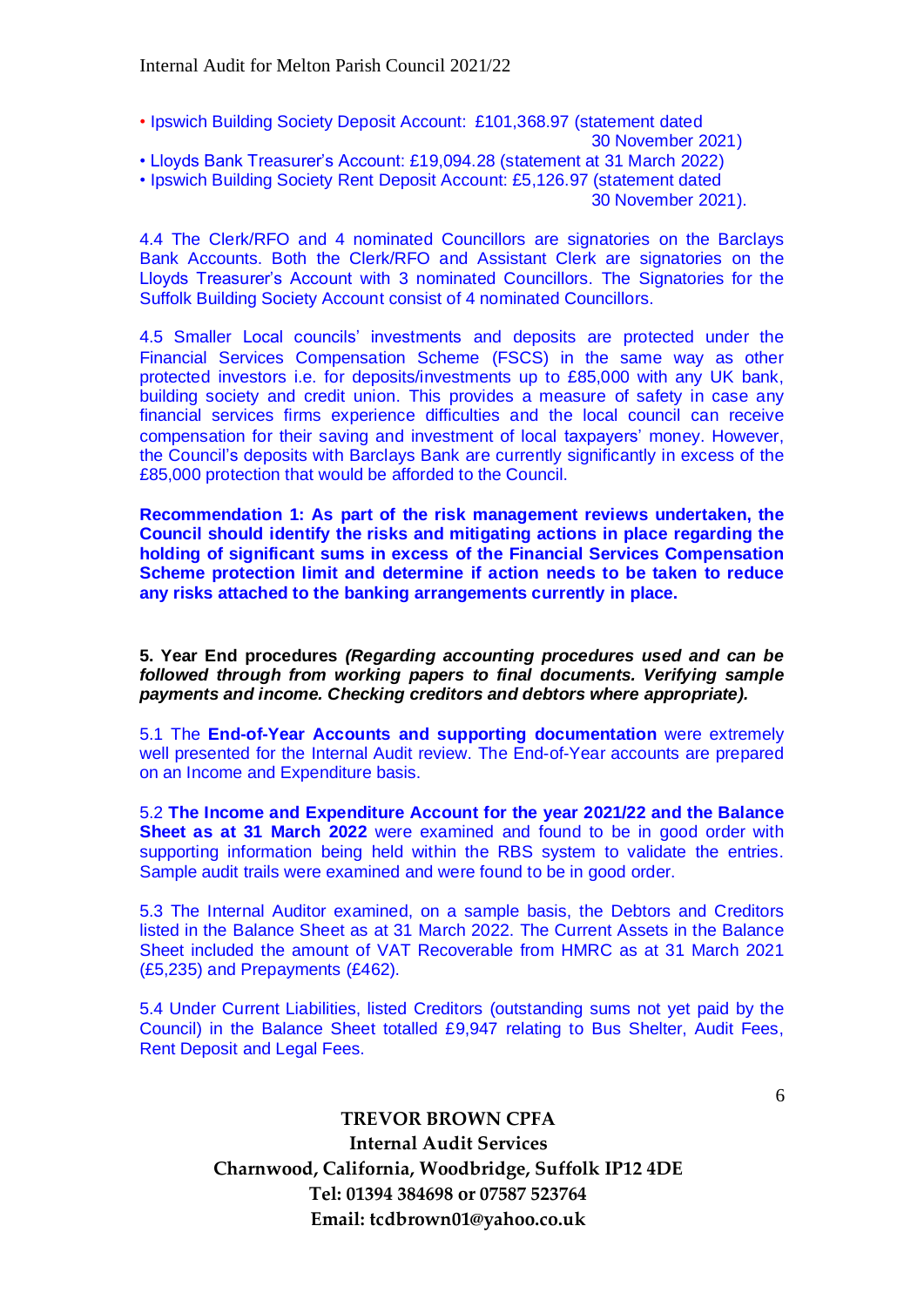5.5 A **Statement of Analysis of Variances** (explaining significant differences in receipts and payments between the years 2020/21 and 2021/22) was being prepared by the Clerk/RFO at the time of the Internal Audit. The Statement has to be submitted to the External Auditors and published on the Council's website.

5.6 The **Community Infrastructure Levy (CIL) Report** for the previous year 2020/21 was received and noted by Full Council on 16 June 2021. During the year 2021/22 the FERM Committee and Full Council continued to receive and consider updates on projects to be funded by CIL receipts.

5.7 The CIL Annual Report for 2021/22 has been constructed by the Clerk/RFO and displays an Opening Balance for CIL Funds as at 1 April 2021 of £490,741.54, additions in the year of £106,599.57 and applications (spending) of £89,652.46. The amount of CIL Receipts retained as at 31 March 2022 is displayed as £507,688.65.

### **6. Internal Control and the Management of Risk** *(Review by Council of the effectiveness of internal controls, including risk assessment, and Minuted accordingly).*

6.1 The FERM Committee has a standing agenda item for **Risk Management** Issues which provides the opportunity for the Clerk/RFO to present reports on current issues and Councillors to bring forward emerging risks. At its meeting on 15 April 2021 the Committee reviewed the Risk Register and the Data Protection Risk Register.

6.2 At its meeting on 16 June 2021 the Council received a report which facilitated the Council's annual review of Risk Management arrangements. The report was aimed to underpin Assertion 5 in the Annual Governance Statement and designed to demonstrate a culture of positive risk management across the Council (Minute 21.75.03 refers). The report demonstrated how the Council both identifies and assesses its risks and the steps taken to manage and mitigate the risks including the adoption of a business strategy aimed to optimise income and tightly manage expenditure.

6.3 The Council demonstrates good practice by reviewing risks on a monthly basis. As part of this process, at its meetings on 16 June 2021 and 22 September 2021 the Council considered and updated the Risk Register with regard to the risk level at the Playing Field at those times.

6.4 The Council's Risk Register was reviewed by the Full Council at its meeting on 30 March 2022 and updates agreed (Minute 22.29.07 refers).

6.5 The Council's **Internal Control Policy** was also reviewed and approved at the Full Council meeting on 30 March 2022 (Minute 22.29.08 refers).

6.6 The Council accordingly complied with the Accounts and Audit Regulations 2015 which require a review by the full Council at least once a year of the effectiveness of the Council's system of internal control, including the arrangements for the management of risk, with the review suitably Minuted.

> **TREVOR BROWN CPFA Internal Audit Services Charnwood, California, Woodbridge, Suffolk IP12 4DE Tel: 01394 384698 or 07587 523764 Email: tcdbrown01@yahoo.co.uk**

7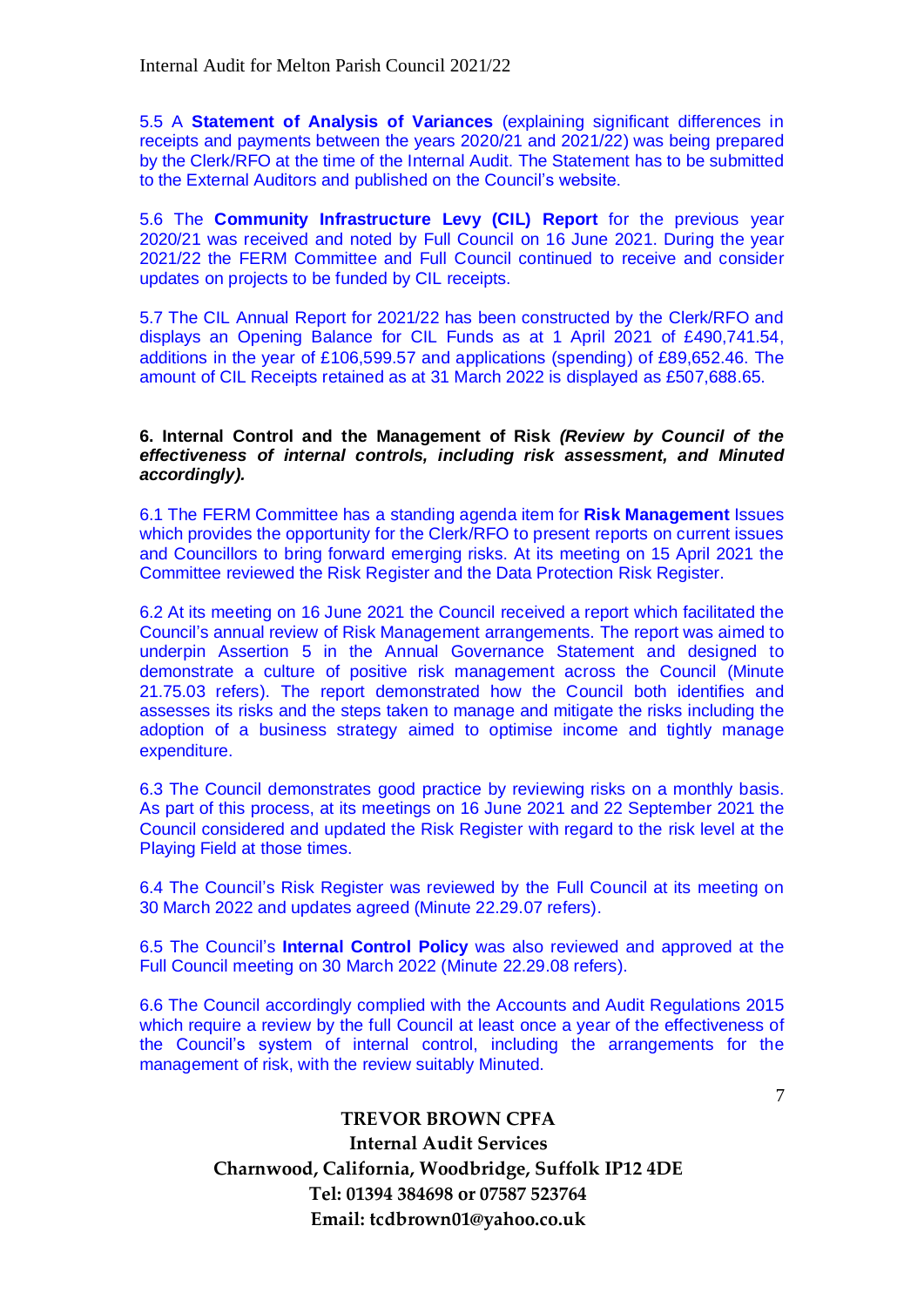6.7 A key area of risk for the Council involves the management of its play areas and play equipment. The Annual RoSPA Inspections of the Play Area are reported to the Recreation Committee. At the Committee meeting on 10 November 2021 the Committee agreed the remedial actions to be taken (Minutes 21.88.02 and 21.90.03 refer).

6.8 **Insurance** was in place for the year of account. At the Council's meeting on 22 September 2021 the Clerk/RFO reported upon the new premium, which was no longer part of a multi-year arrangement. The Council noted that the report from the Clerk/RFO advised that no changes were required to the level of cover. The Council approved the payment of the renewal premium (Minute 21.98.09 refers). The current Policy covers the period 1 October 2021 to 30 September 2022. The Council's Employer's Liability insurance cover and Public Liability cover each stand at £10m.

6.9 The Fidelity Guarantee (Councillor/Employee Dishonesty) cover stands at £450,000, which remains significantly below the current recommended guidelines which provide that the cover should be at least the sum of the year-end cash/bank balances (£584,180 as at 31 March 2022) plus 50% of the precept (£52,268) which would provide for best practice cover of approximately £636,000. The insured amount should cover the maximum amount of funds held by a council at any one time

6.10 It was noted from reports made by the Clerk/RFO to the FERM Committee and to Full Council that Cash Reserves were consistently over £600,000 during the 2021/22 year of account, significantly in excess of the £450,000 level of fidelity insurance cover. The previous Internal Audit Report (dated 12 May 2021) recommended that the Council should monitor the Councillor/Employee Dishonesty (Fidelity Guarantee) cover as part of its overall Risk Management reviews with the view of meeting the current recommended guidelines.

6.11 The Council will be facing a considerable outlay of expenditure during 2022/23 in meeting the cost of the Pavilion Project and accordingly the balances will reduce over the coming months. However, the level of insurance cover should continue to be monitored as part of the Council's risk management processes

**Recommendation 2: In view of the amount of cash reserves in excess of the Fidelity Guarantee insurance cover of £450,000 it is felt that the Council should continue to monitor the level of cash reserves and increase the insurance cover as necessary to ensure that both financial and reputational risks are mitigated. It should be stressed that such insurance cover does not imply any mistrust of Councillors, employees or volunteers but reflects a professional duty to protect the funds being held on behalf of the public as well as protecting the Council's reputation.**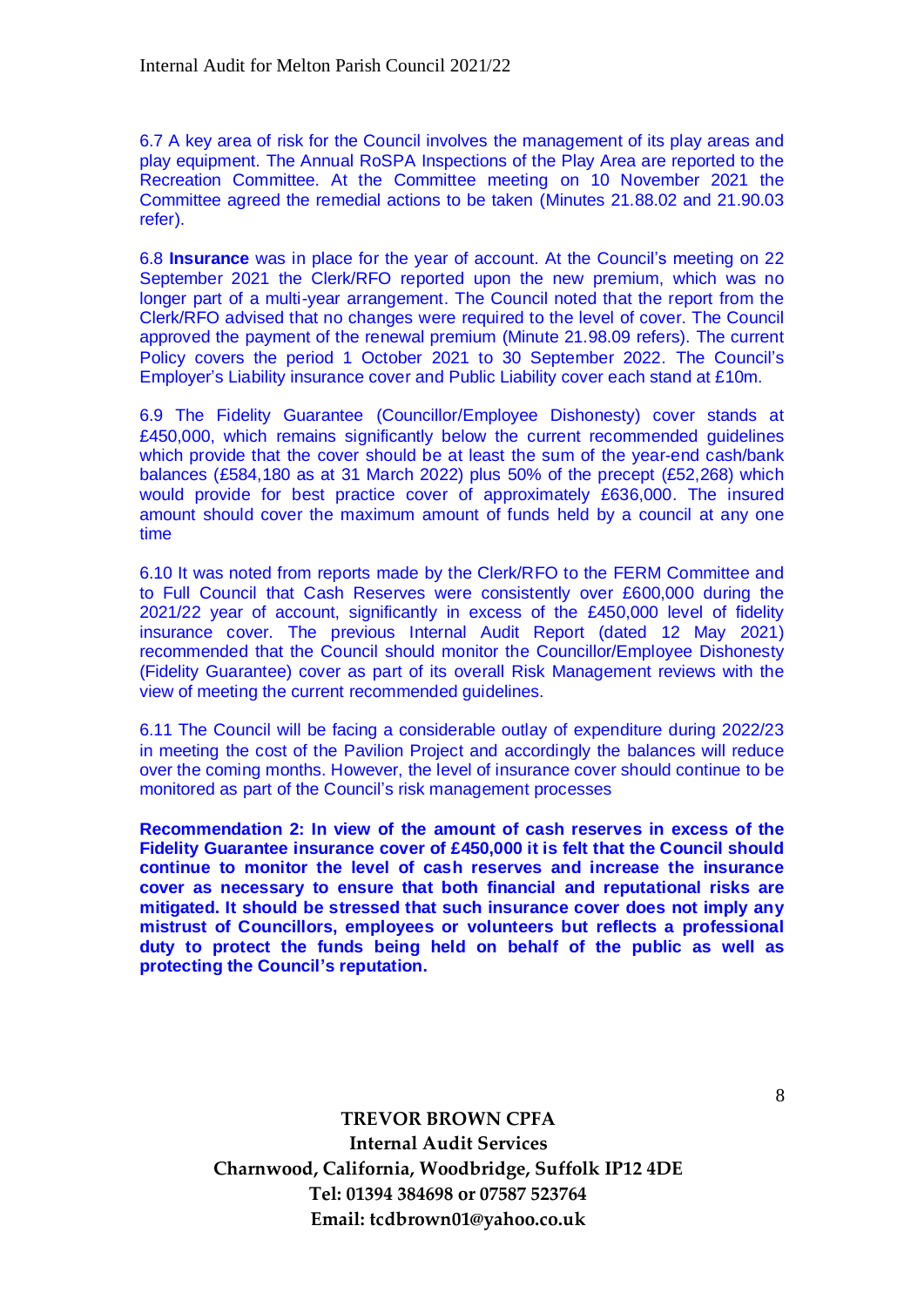## **7. Budgetary controls** *(Verification of the budgetary process with reference to Council Minutes and supporting documents).*

Precept 2021/22: £93,706.34 (13 January 2021, Minute 21.08.03 refers).

Precept 2022/23: £104,536.00 (19 January 2022, Minute 22.07.05 refers).

7.1 Good budgetary procedures are in place. The Budget and Projects Working Group met on 10 November 2020 to review the 2020/21 financial position and to start work on the Budget Setting for 2021/22. A Draft Budget for 2021/22 was presented to the Council on 18 November 2020. The final Budget and the Precept for 2021/22 was formally agreed by the Council at its meeting on 13 January 2021.

7.2 Similarly, the Budget and Projects Working Group met on 11 November 2021 to review the 2022/23 financial position and consider the Budget for the year. A Draft Budget for 2022/23 was presented to the Council on 17 November 2021. The final Budget and the Precept for 2022/23 was formally agreed by the Council at its meeting on 19 January 2022.

7.3 The Precepts were agreed in Full Council and the precept decision and amount have been clearly Minuted. The Council prepared detailed estimates of the annual budget and of receipts and payments.

7.4 The Clerk/RFO ensures the Council is aware of its responsibilities and commitments and the need for forward planning and adequate reserves. The Council received detailed Budget Reports for the 2021/22 year and the Internal Auditor examined the reports to Council meetings on 16 June 2021 and 22 September 2021 in this respect. In addition, the Internal Auditor tested the efficiency and effectiveness of the budgetary control in place by examining the following two reports:

- (a) The detailed report on the Council's financial position for the period 1 April to 30 June 2021 delivered to the FERM Committee on 28 July 2021 and
- (b) The financial management reports for the period 1 April 2021 to 31 December 2021 delivered to the Full Council meeting on 19 January 2022.

7.5 Both sets of reports were comprehensive, detailed and informative and provided information and data from which Councillors could make informed decisions. The Clerk/RFO had provided detailed figures for budgetary control purposes and explanations provided for variances in actual expenditure and income compared to budget.

7.6 Careful monitoring is being undertaken by the Council and the Clerk/RFO regarding the financing of the Pavilion Replacement Project. At the meeting on 2 March 2022 the Council agreed to move £75,000 from the General CIL Reserve to the Pavilion Earmarked Reserve whilst anticipating that with good financial control and project management not all of that additional funding will be required (Minute 22.20 refers).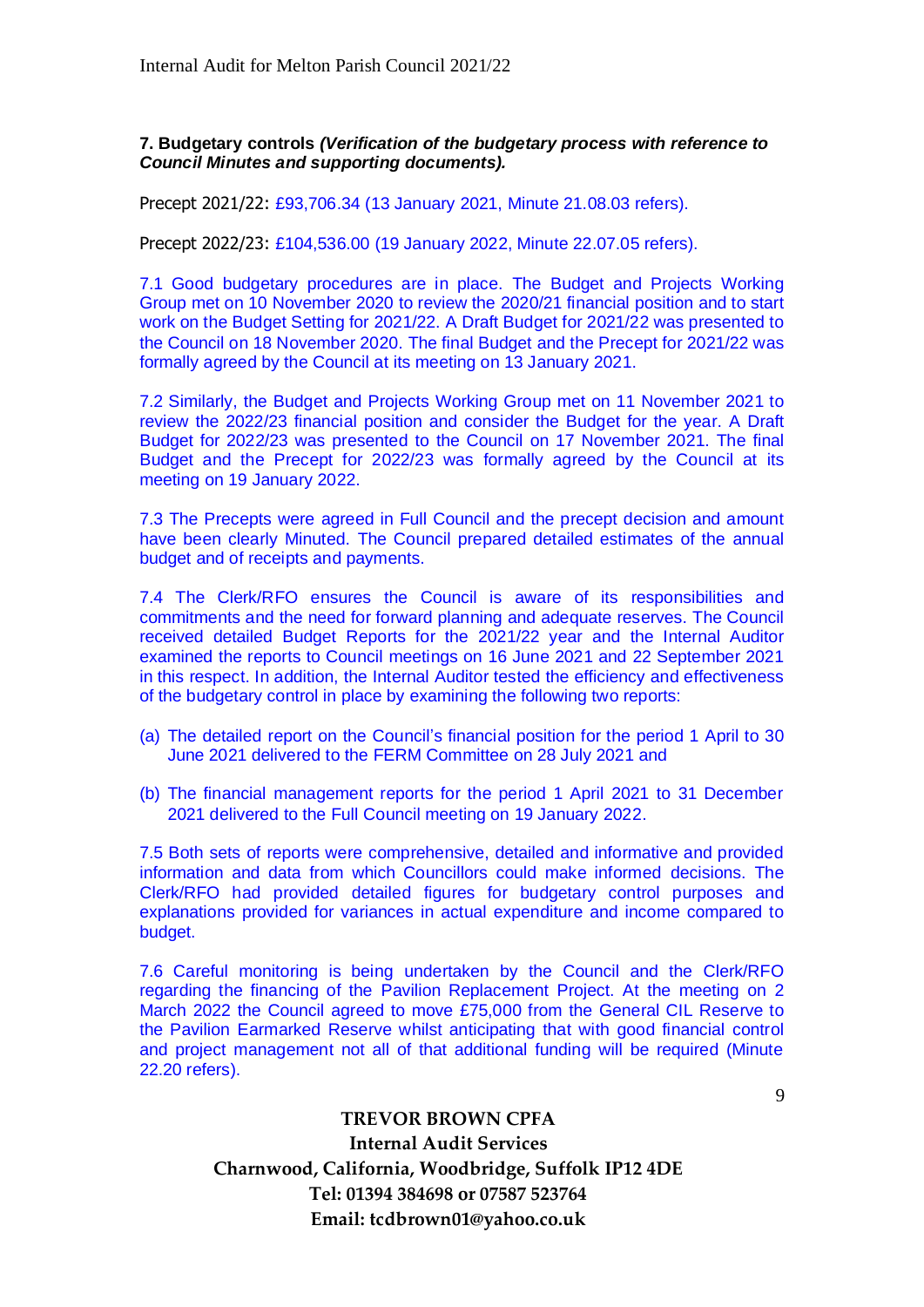7.7 The **Overall Reserves** available to the Council at the year-end 31 March 2022 totalled £579,930 of which £518,446 (including the Restricted CIL Funds of £507,688) leaving £61,484 as a General Reserve which is in line with of the generally accepted position that non-earmarked revenue reserves should usually be between three and twelve months of Net Revenue Expenditure (the JPAG Proper Practices Guide, Item 5.32 refers).

## **8. Income Controls** *(regarding sums received from Precept, Grants, Loans and other income including credit control mechanisms).*

8.1 Income controls were examined on a test-check basis. Income received and recorded in the Cashbook was cross referenced on a sample basis with the bank statements and found to be in order.

8.2 At its meeting on 10 November 2021 the Recreation Committee reviewed the hire fees for the tennis courts and agreed that the hire fee would remain at £6 an hour and not to apply an annual membership arrangement or a repeat booking reduction.

#### **9. Use of Debit Cards and Petty Cash** *(Associated books and formally agreed systems in place).*

9.1 A Lloyds Debit Card is in use. The Council has agreed that the use of debit cards will be restricted to the posts of the Clerk/RFO and Assistant Clerk and to a single transaction maximum value of £1,000 unless authorised by the Council or the FERM Committee before any order is placed.

9.2 A sample of the vouchers used to record the use of the debit card was examined and found to be in order and in accordance with the Council's stated requirements.

9.3 No Petty Cash is held; an expenses system is in place. Expenses Reimbursement Request vouchers are completed, signed and approved by the Clerk/RFO and a Councillor as authorisation for payment.

#### **10. Payroll Controls (***PAYE and NIC in place; compliant with HMRC procedures; records relating to contracts of employment).*

10.1 **Payroll Services** are outsourced to the Suffolk Association of Local Councils (SALC) and are being operated in accordance with HMRC regulations. Regular payments have been made to HMRC and detailed pay slips are produced for the Council employees. A Payroll Summary for the year 2021/22 and Full Payment Submission as at 31 March 2022 has been provided to the Council by SALC and was made available to the Internal Auditor for examination. A sample of payroll transactions was examined and found to be in order.

10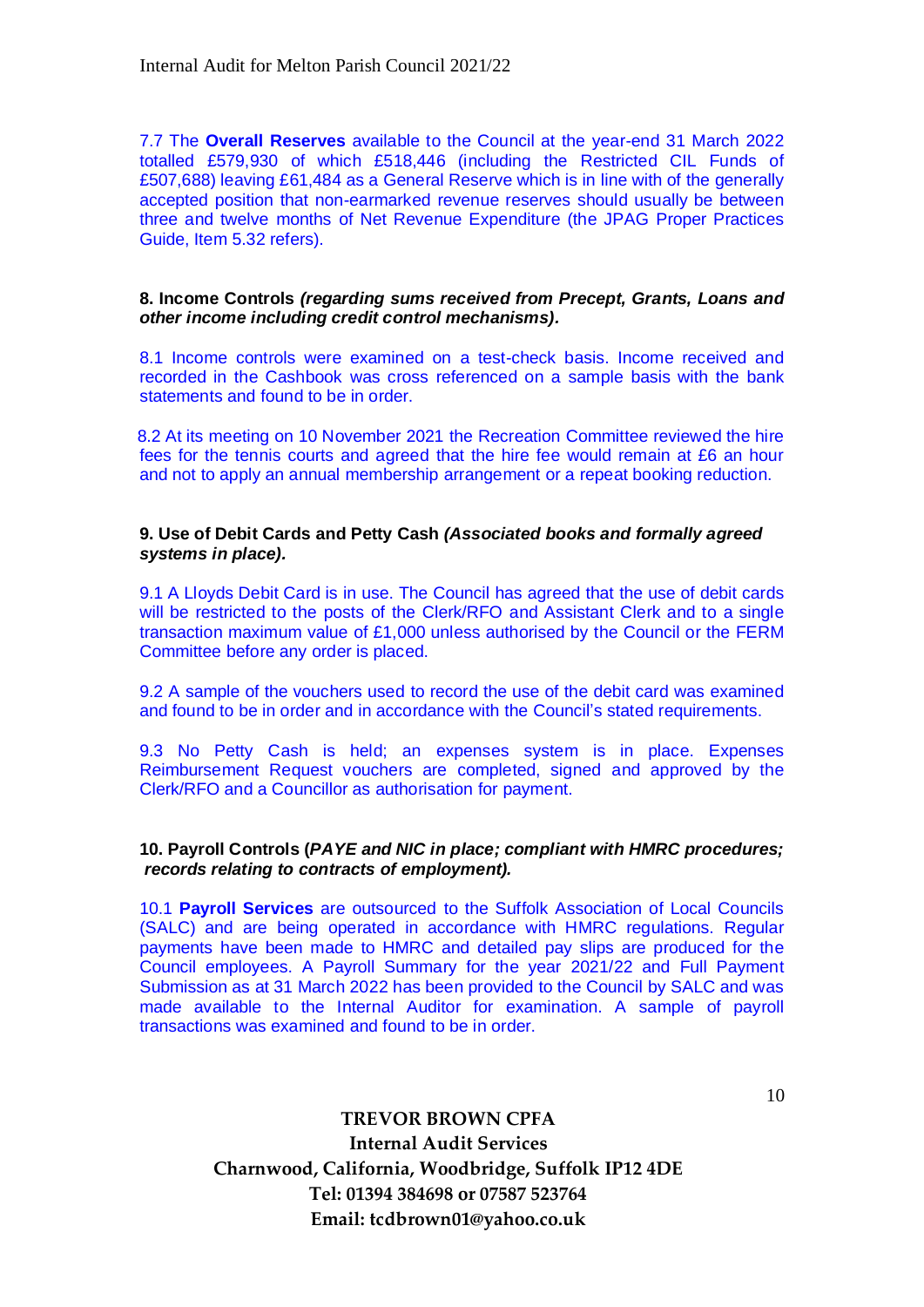10.2 A Contract of Employment dated 8 December 2021 is in place for the Clerk and Executive Officer confirming a starting date of 1 January 2022, commencing at a salary at SCP 30 within the substantive benchmark range of LC2 as set out in the NJC National Agreement.

10.3 Similarly, the Assistant Clerk has a Contract of Employment in place dated 8 December 2021 confirming a starting date of 10 January 2022 and commencing at a salary at SCP 20 within the substantive benchmark range of LC2.

10.4 With regard to the Council's responsibilities under the workplace pension legislation, the FERM Committee considered the requirements of the Pensions Regulator at its meeting on 10 July 2019 (Minute 19.36.03 refers). The Contracts of Employment identify the employees' right to join the Local Government Pension Scheme.

## **11. Assets Controls** *(Inspection of asset register and checks on existence of assets; recording of fixed asset valuations; cross checking on insurance cover).*

11.1 The Council reviewed and accepted the Asset Register at its meeting on 30 March 2022 (Minute 22.29.10). The Clerk/RFO reported to Council that from 2022/23 the asset register would be compiled using the Parish Online service. The Council agreed that only assets costing £100 and above (including items that would now cost more than £100 to replace) would be recorded from 2022/23.

11.2 As at 31 March 2022 the Register was in two parts:

- (a) A **Register of Buildings and Land** which as at 31 March 2022 displayed an Original Purchase Price or Proxy Value totalling £429,542.
- (b) A **Register of all Other Assets** which as at 31 March 2022 displayed an Original Purchase Price or Proxy valuation of £286,535.

11.3 Regarding the method of Asset Valuation, the Full Council at its statutory annual meeting on 30 May 2018 confirmed by resolution (Minute 18.52.05) its policy to continue to use the acquisition cost as a basis for recording values in the Council's Asset Register.

11.4 The Registers display a total value of £716,077 as at 31 March 2022, a net decrease of £76,428 from the valuation of £792,505 at the end of the previous year (31 March 2021), and details the additions and disposals in the year (including the significant reduction following the demolition of the Pavilion).

11.5 The Registers comply with the current requirements which provide that each asset should be recorded on a consistent basis, year-on-year. Values are recorded at original purchase cost or a proxy cost (where the original cost is unknown). The values have been correctly recorded in Box 9 of Section 2 of the AGAR (Annual Return) 2021/22.

11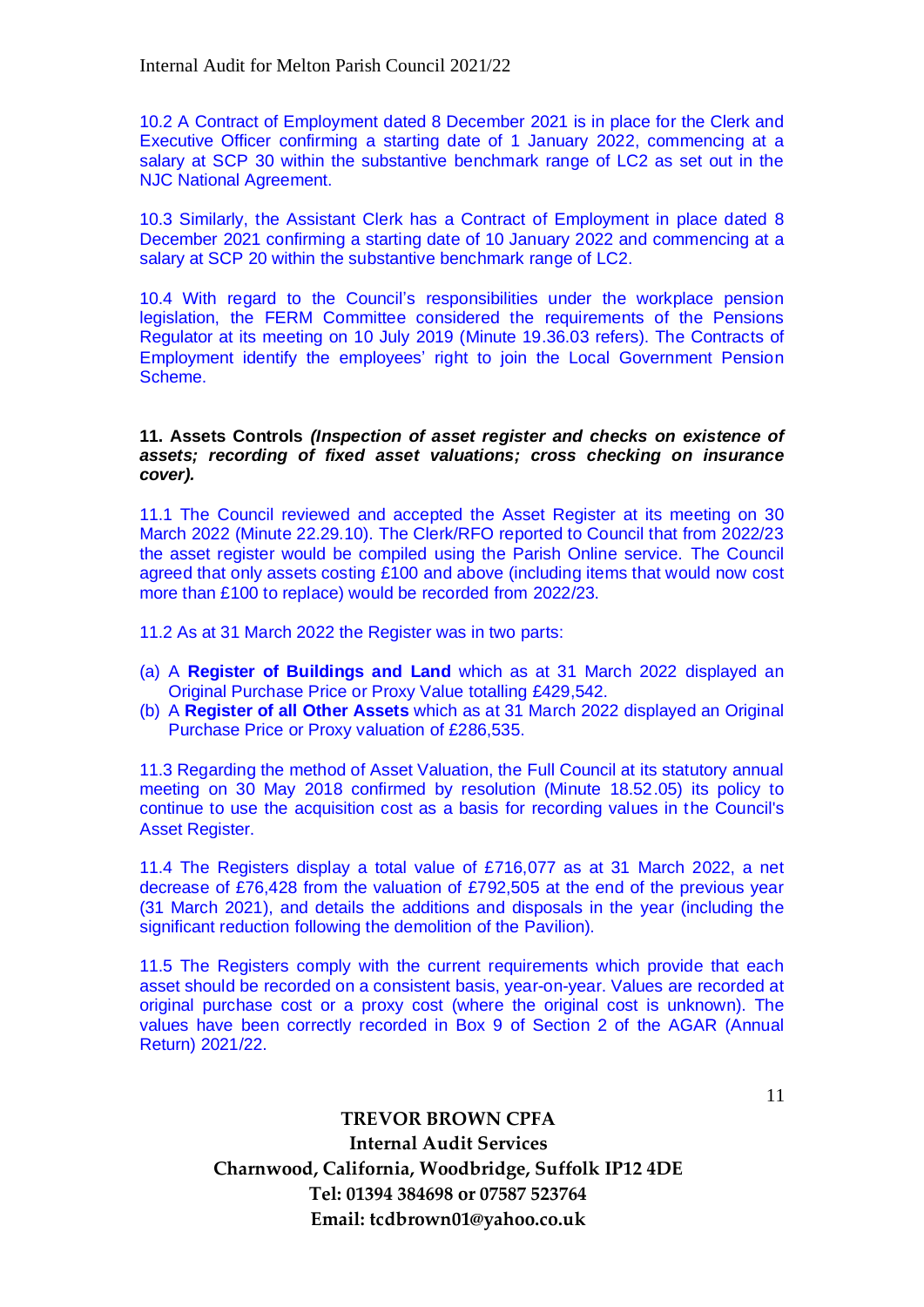**12. Responsibilities as a Trustee** *(Regarding the Council's role and responsibilities under the Charity Acts; submission of returns to Charity Commission).*

12.1 The Council is not a Sole Trustee to a Charity and has made the appropriate entries in the AGAR 2021/22.

**13. Internal Financial Controls, Payments Controls and Audit Procedures**  *(Confirmation that the Council has satisfactory internal financial controls in place for making payments with adequate documentation to support/evidence payments made. Any previous audit recommendations implemented).*

13.1 The Council has satisfactory internal financial controls in place. The Clerk/RFO provides comprehensive financial management reports to Council meetings and Councillors are provided with information to enable them to make informed decisions. Comprehensive financial reports were presented to Full Council and have been published on the Council's website.

13.2 As part of the overall financial control framework, payments for approval are listed in the Agenda papers for the FERM Committee and Full Council. In turn, the Minutes of the FERM Committee and Full Council refer to the papers presented under the appropriate agenda items with regard to receipts and payments.

13.3 Payments from the Council's bank accounts are normally made through on-line banking or direct debits. The procedure in place provides that the Clerk/RFO, as Service Administrator, will receive/review an invoice or demand for payment and will initiate the payment which is then approved online by one of the designated Councillor Signatories to enable payment to be made.

13.4 Invoices/vouchers for payment are signed/initialled by the Cheque Signatories in confirmation of the payment made.

13.5 The Internal Audit report for the previous year (2020/21) was received by the Council at its meeting on 16 June 2021 (Minute 21.74.01 refers). The Report raised no issues of concern although the Report highlighted the issue of the Fidelity Guarantee (Councillor/Employee Dishonesty) cover standing at £450,000 and which was significantly below the current recommended guidelines (see Item 6.9 et seq. above).

13.6 The Internal Auditor for the year 2021/22 was formally appointed by the FERM Committee at its meeting on 28 July 2021 (Minute 21.28.04 refers).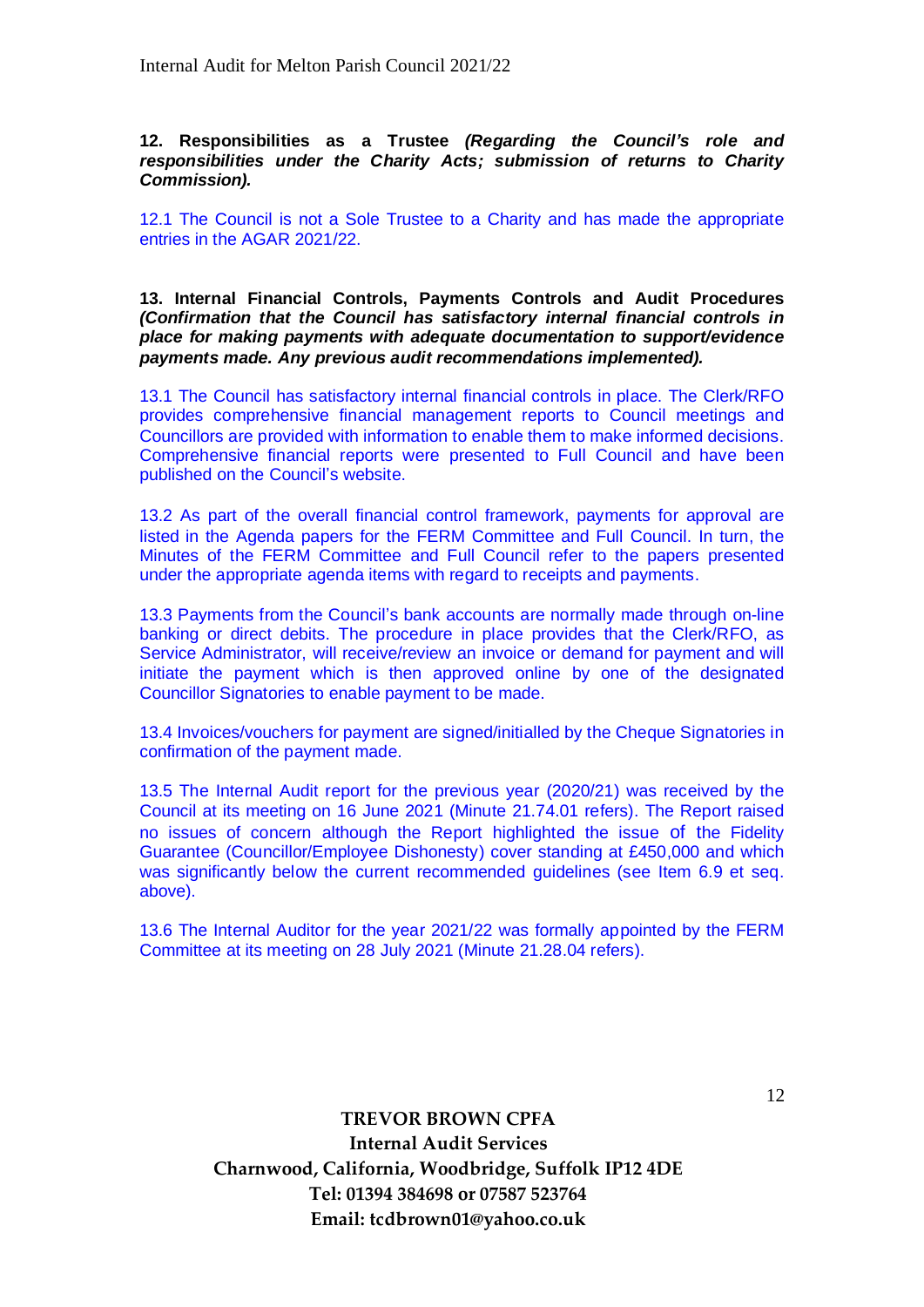**14. External Audit** *(Recommendations put forward/comments made following the annual review).*

14.1 The External Auditor Report and Certificate 2020/21, prepared by PKF Littlejohn LLP, was dated 17 September 2021 and raised no issues of concern following the review of the Accounts for the year.

14.2 The External Auditors' Report and Certificate was received and accepted by the Council at its meeting on 22 September 2021 (Minute 21.98.08 refers).

## **15. Publication Requirements.**

15.1 Under the Accounts and Audit Regulations 2015 authorities must publish each year the following information on a publicly accessible:

Notice of the period for the exercise of Public Rights AGAR - Sections 1 and 2.

The Internal Auditor was able to confirm that the documents were readily accessible on the Council's webpage:

*<https://melton-suffolk-pc.gov.uk/document-category/annual-return/>*

15.2 At the meeting held on 16 June 2021 the Clerk/RFO reported that the period for the exercise of public rights will commence on 1 July and end on 11 August 2021 and that the Council would publish the Internal Audit report, the Annual Governance Statement, the Accounting Statements together with the details of the arrangement for the exercise of public rights by 1 July 2021 (Minute 21.74.06 refers).

15.3 Following the completion of the External Audit the Regulations require publication of the following:

Notice of Conclusion of Audit AGAR - Section 3 AGAR - Sections 1 and 2 (including any amendments as a result of the Limited Assurance Review).

The Internal Auditor was able to confirm that the documents readily accessible on the Council's webpage:

*https://melton-suffolk-pc.gov.uk/financial-information/*

15.4 The **Local Government Transparency Code 2015** provides that a parish council which has gross annual income or expenditure (whichever is the higher) exceeding £200,000 must publish (inter alia) details of each individual item of expenditure that exceeds £500. This includes items such as individual invoices, grant payments, expense payments and payments for goods and services. Individual salary payments are not to be included. Publication should be made quarterly and,

13